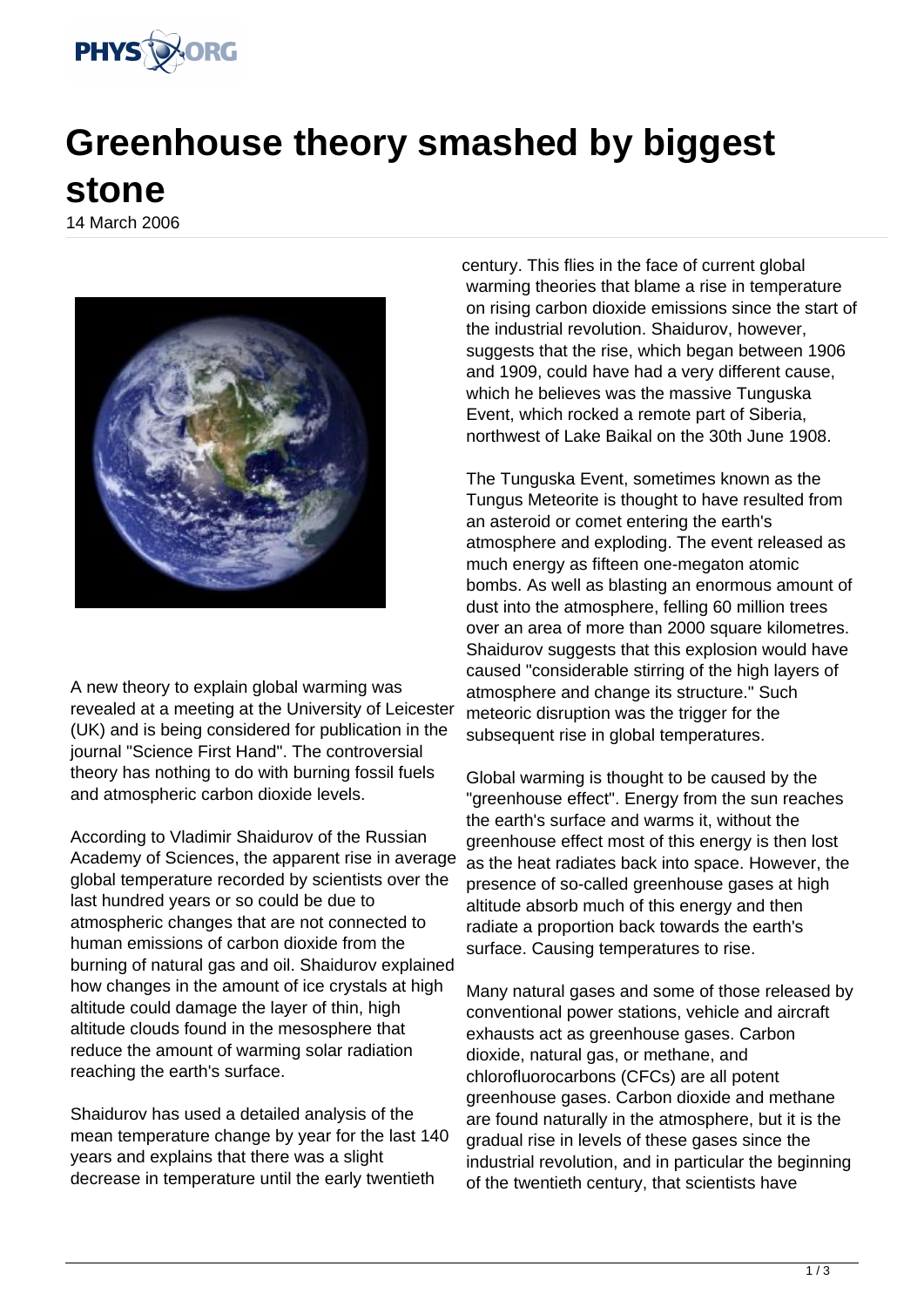

blamed for the gradual rise in recorded global temperature. Attempts to reverse global warming, such as the Kyoto Protocol, have centred on controlling and even reducing  $\mathsf{CO}_2$  emissions.

However, the most potent greenhouse gas is water, to provide a definitive answer. explains Shaidurov and it is this compound on which his study focuses. According to Shaidurov, only small changes in the atmospheric levels of water, in the form of vapour and ice crystals can contribute to significant changes to the temperature of the earth's surface, which far outweighs the effects of carbon dioxide and other gases released by human activities. Just a rise of 1% of water vapour could raise the global average temperature of Earth's surface more then 4 degrees Celsius.

The role of water vapour in controlling our planet's temperature was hinted at almost 150 years ago by Irish scientist John Tyndall. Tyndall, who also provided an explanation as to why the sky is blue, explained the problem: "The strongest radiant heat absorber, is the most important gas controlling Earth's temperature. Without water vapour, he wrote, the Earth's surface would be 'held fast in the iron grip of frost'." Thin clouds at high altitude allow sunlight to reach the earth's surface, but reflect back radiated heat, acting as an insulating greenhouse layer.

Water vapour levels are even less within our control than CO $_2$  levels. According to Andrew E. Dessler of the Texas A & M University writing in 'The Science and Politics of Global Climate Change', "Human activities do not control all greenhouse gases, however. The most powerful greenhouse gas in the atmosphere is water vapour, he says, "Human activities have little direct control over its atmospheric abundance, which is controlled instead by the worldwide balance between evaporation from the oceans and precipitation."

As such, Shaidurov has concluded that only an enormous natural phenomenon, such as an asteroid or comet impact or airburst, could seriously disturb atmospheric water levels, destroying persistent so-called 'silver', or noctilucent, clouds composed of ice crystals in the high altitude mesosphere (50 to 85km). The Tunguska Event was just such an event, and coincides with the

period of time during which global temperatures appear to have been rising the most steadily - the twentieth century. There are many hypothetical mechanisms of how this mesosphere catastrophe might have occurred, and future research is needed

Source: University of Leicester